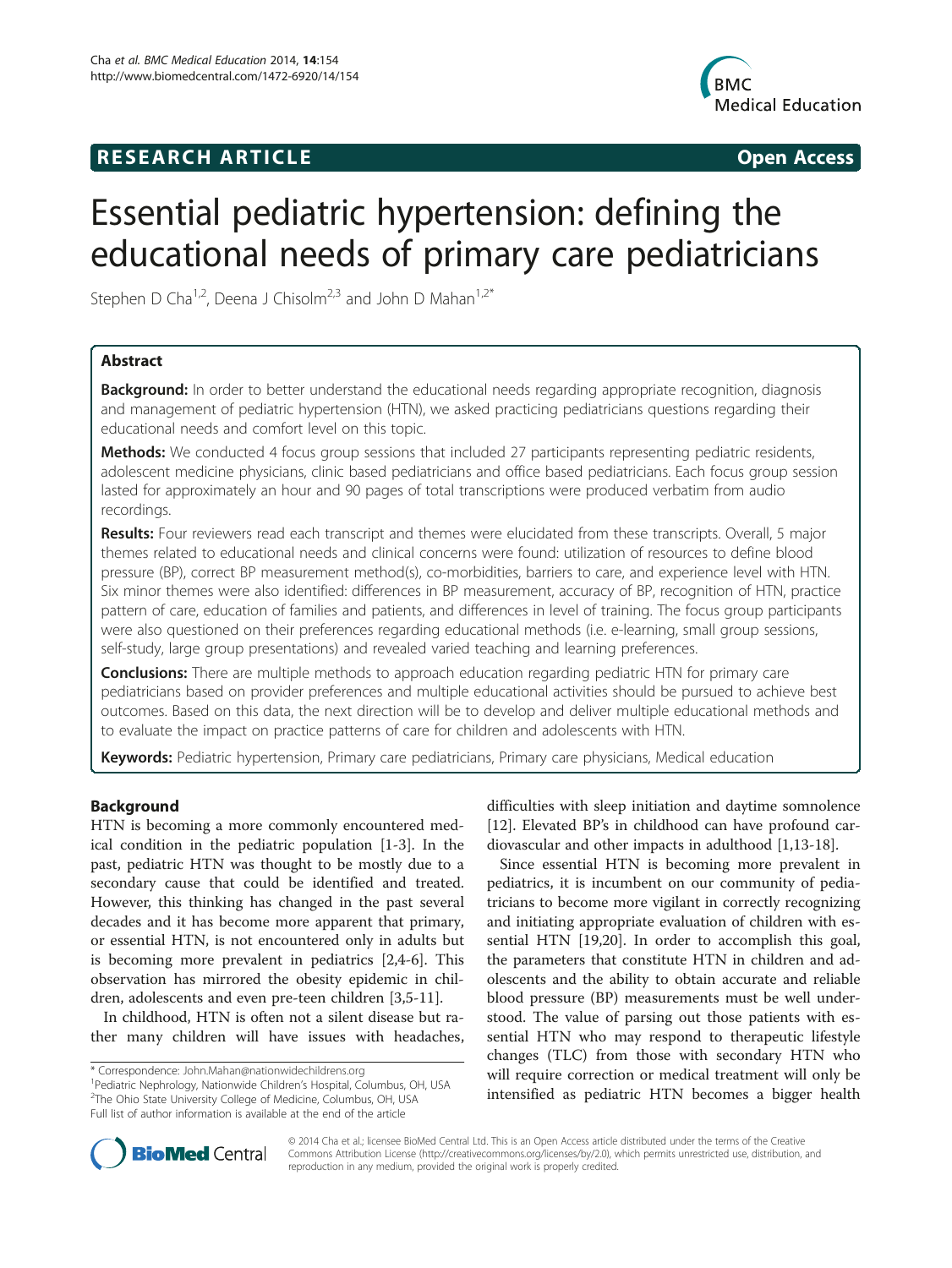problem. Regardless of cause, all hypertensive children and adolescents should benefit from implementation of TLC (i.e., healthy eating and exercise) [\[21](#page-6-0)]; a substantial subset will likely benefit from antihypertensive medications if HTN persists and/or is severe despite TLC.

We are interested in developing effective educational methods to reinforce proper recognition, diagnosis, and management of HTN in children and adolescents. In order to develop meaningful and beneficial educational methods, we first sought to ascertain the education needs and preferences of the local practicing pediatricians and pediatric residents in our community with the assumption that these findings can help inform and shape our future efforts and also inform others interested in addressing this educational need.

## Methods

#### Study design

We utilized focus groups [[22](#page-6-0)] to gain a better understanding of the educational needs regarding recognition, diagnosis and management of pediatric HTN amongst local pediatricians and pediatric residents practicing in Columbus, OH. Focus groups were selected as our method for eliciting needs in order to collect qualitative, unstructured responses and to capitalize on withingroup discussions. Four focus groups were conducted between October 2011 and December 2011. Our local IRB determined that this project does not fit under the definition of human subjects research under 45 CFR part 46, or 21 CFR part 50 and therefore a formal IRB process was waived. Verbal consent for participation and recording was obtained from all of the participants. The focus group materials consisted of three pediatric HTN scenarios that were discussed with questions interspersed throughout the case discussion. The first case was a healthy 6 year old boy with elevated readings, the second case was an overweight 16 year old adolescent female and the third case was a 15 year old male athlete who had clear cut hypertension. The purpose of these cases was to present possible, real-life outpatient clinical scenarios in order to assess the participants' baseline information regarding their practice behaviors and referral patterns. We also questioned our participants regarding their teaching and learning preferences. Open-ended questions were used to help guide the discussion and the moderator had limited influence during the focus group sessions [[23](#page-6-0),[24](#page-6-0)]. Discussion amongst participants was encouraged with the goal of understanding knowledge deficits, areas of perceived competence and educational preferences.

#### Focus group process

Invitations for participation were sent to recruit pediatricians via email. These participants included 2nd and 3rd year pediatric residents, adolescent medicine physicians and clinic based pediatricians employed by Nationwide Children's Hospital (NCH) and a group of office based pediatricians affiliated with NCH. These groups are representative of the primary care pediatricians (PCP) who provide care for our pediatric population in our community. As incentive, coffee and food was offered during the session as a token of appreciation for participation. Each session lasted approximately 45–60 minutes. The sessions were moderated by at least one investigator and a co-investigator was present to assist in navigating the conversation at two of the sessions. Each focus group session was audio-recorded and transcribed verbatim to increase analytic accuracy.

#### Population studied

There were 27 participants and each participant actively cared for pediatric patients and encountered pediatric HTN in her/his scope of practice. Each focus group had at minimum 6 participants. The sessions were held in a conference room at NCH in either the early morning or during a lunch hour. Six of the participants primarily saw adolescents (adolescent medicine physicians). Ten participants were pediatric residents who were training at NCH. The other 11 participants were comprised of 6 community pediatricians and 5 clinic pediatricians. Of the 27 participants, 10 were male and 17 were female.

## Analysis

Each session was transcribed verbatim to produce 90 pages of single spaced transcripts for analysis using thematic analysis [[25-27\]](#page-6-0). Four reviewers read each transcript and identified various themes that emerged related to provider educational needs and clinical concerns [[25,28](#page-6-0)]. Each reviewer found varied themes but after comparing all the themes, patterns were identified among the reviewers' comments and from these comments, 5 major themes and 6 minor themes were elucidated. We present the themes and discuss the significance of our findings. Our methods and analysis were consistent with the RATS guideline for qualitative research [[29\]](#page-6-0).

## Results

Eleven themes emerged from the transcriptions regarding recognition, diagnosis and management of essential pediatric HTN. Of the 11, it became apparent that 5 themes were represented more often than the other 6. We divided the themes into major and minor categories.

#### Major themes

Five themes were discussed more often than the rest and they were: utilization of resources to obtain BP, correct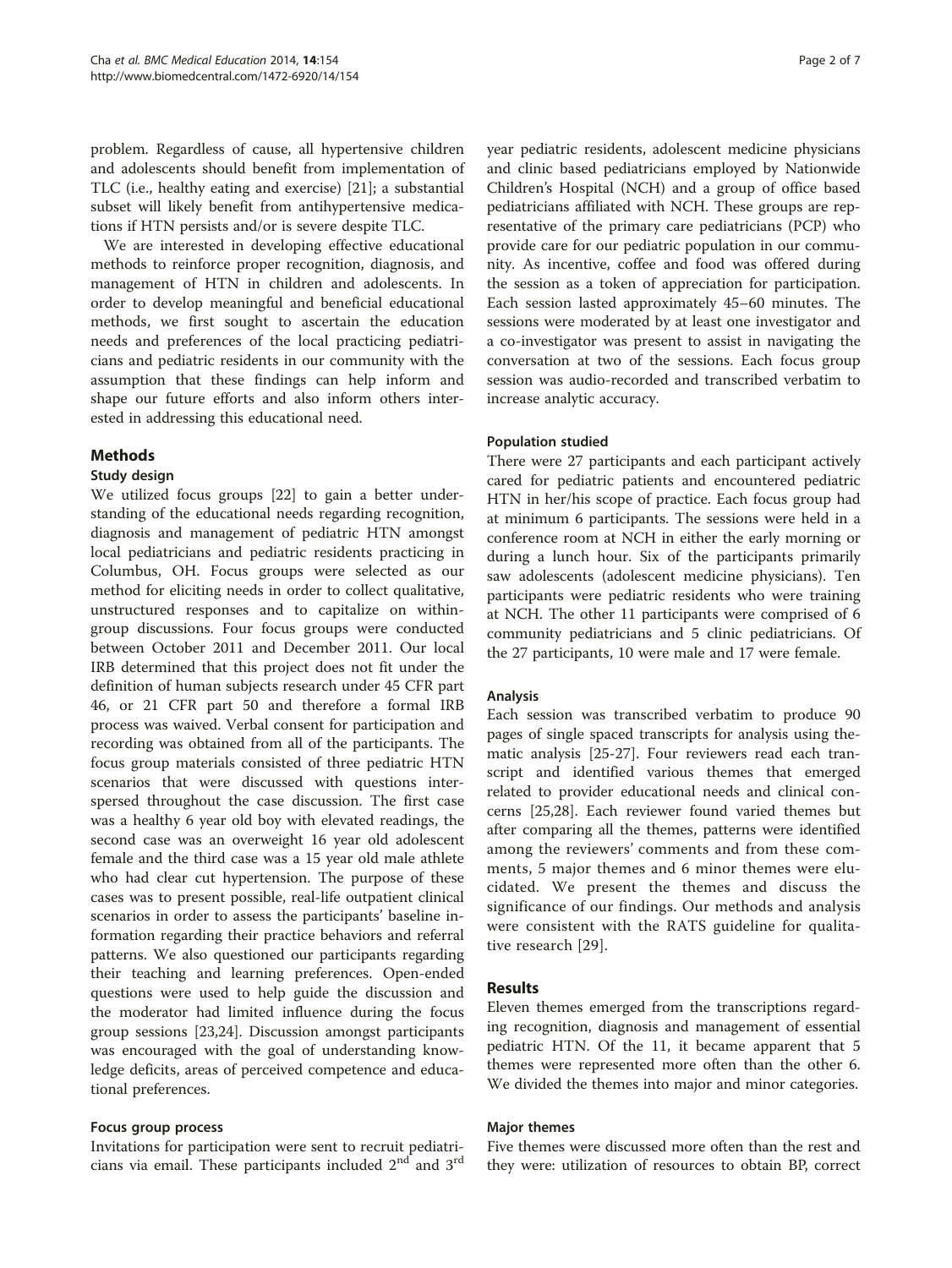BP measurement method(s), co-morbidities, barriers to care, and experience level with HTN.

- 1. Correct BP measurement method(s): This theme centered around the issue of using manual versus automated methods to obtain BP readings. Most participants were in agreement that manual BP's were more accurate. As a participant in one of the primary care pediatric groups said "But I would think that you would have to make sure that a manual (BP) matches the machine (BP) or something like that. Ours are all done manually". This is an important issue for providers who recognize that if the BP measurement and value is inaccurate, then it cannot be used to accurately identify HTN in patients [[30\]](#page-6-0).
- 2. Utilization of decision support resources to recognize elevated BP: This theme centered around using available resources to correctly recognize and define BP in the real-time clinical setting. The Fourth Report Task Force tables containing BP values for boys and girls based on their height, gender and age was often mentioned. In some cases practitioners had these available through the electronic health record (EHR). A portion of the resident focus group transcription mentioned "Then I always use my curves…The percentiles, the ones in EPIC (NCH EHR)…That give me what percentile they are for gender, age". Most of the other comments centered around the value of using BP percentile charts derived from the Fourth Report.
- 3. Co-morbidities: This theme dealt with the issue of other risk factors and co-morbid conditions that can be present in pediatric patients with HTN. The issues that emerged were those centered around healthy eating, dieting and obesity. One resident when referring to one of the scenarios said "I think…I am going to assume that her blood pressure is secondary to her obesity. I would say that sometimes that happens because someone's overweight but obviously, there are possible health detrimental stuff because…and it might be affecting your health". Supplement use was also raised as a concern as mentioned by a pediatrician "I would ask about supplements and a lot of the training things because a lot of the football players will take anything around. And I have seen a lot of kids who have elevated blood pressures who were on…um, I think it is called Spark…it has a whole bunch of caffeine in it".[\[17](#page-5-0)].
- 4. Barriers to care: The issues that emerged in this theme centered around the barriers to care that exist for pediatric patients with HTN. A major concern identified was that the patients and families

themselves could become a barrier to their own care. If the patients are not ready to address the problem, then the problem itself could not be remedied since a major part of treating HTN resolves around therapeutic lifestyle changes. As one resident mentioned "I guess assessing her readiness to change. If she doesn't see it as a problem then it is going to be a bigger problem for you to get her to see that it is a problem". Of note, family centered treatment was discussed by multiple participants. If the family members did not view the weight or BP as an issue, the participants noted less success with weight loss and change in eating habits [[31](#page-6-0)].

5. Experience level with HTN: This theme was interesting in that each focus group varied in their comfort level based on their experiences regarding pediatric HTN. Within each focus group, there was also variability in comfort level based on personal experience. One resident mentioned that she was comfortable managing pediatric HTN but ended up referring the patient to outpatient nephrology clinic due to the lower comfort level of her clinic preceptor. "I think…my preceptors have not been traditionally super confidant managing it in the clinic setting and they would have probably have referred". The converse was true for the preceptors who were comfortable managing HTN [\[32\]](#page-6-0). These practitioners often began the initial workup after appropriately recognizing HTN in their patients.

## Other themes

There were several other themes that also emerged. One pertained to differences in BP measurement related to clinical setting. This minor theme dealt with the issue of comparing BP's taken in the inpatient versus outpatient setting. There was another theme about the accuracy of the BP reading. This theme dealt primarily with the state of the child during the BP measurement, with some participants recognizing that in some settings the child's BP reading may be elevated due to another reason, (i.e., anxiety, fear), which raises the issue of whether specific readings are an accurate reflection of the patient's "usual" BP. Another issue discussed was around the use of an appropriate sized cuff to obtain BP reading with participants noting that if too small of a cuff is used, then the patient's BP reading may be falsely elevated, leading to an unnecessary work up in a normotensive child. Another theme centered around how the practitioner was notified of an elevated BP reading during their daily practice. Some practitioners had a "flag" that alerted them of an elevated BP reading in the patient's EHR. This notification process was not uniform across the focus groups. More often, the practitioner has to recognize a potential hypertensive patient and know to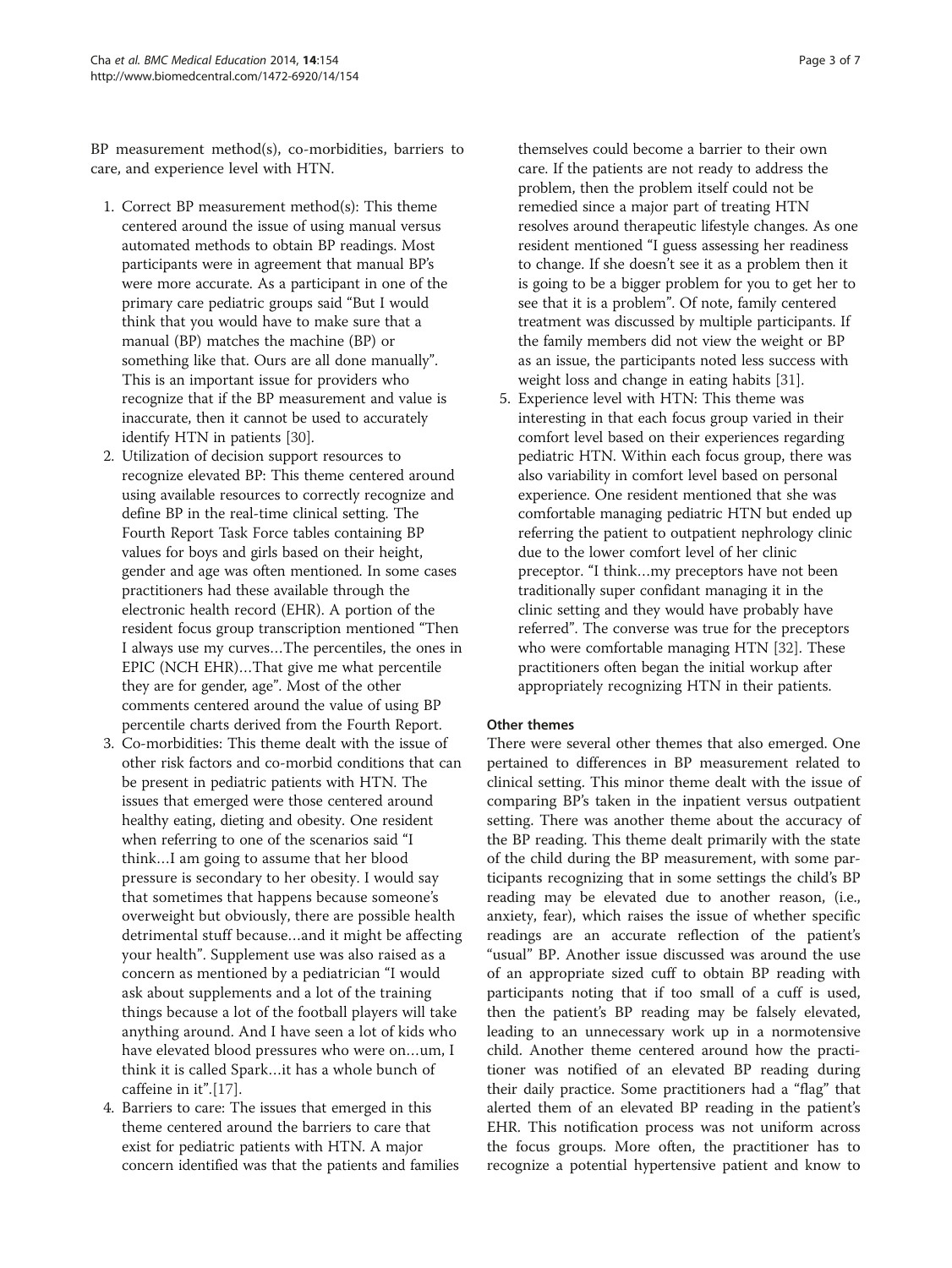look at the BP chart to determine if the reading is normal or elevated.

Practitioners amongst the focus groups and within each focus group had varied practice patterns, evaluation and treatment approaches to the child with HTN or suspected HTN. This also depended on the comfort level of each practitioner with pediatric HTN. Another theme dealt with the issue of educating the patient and family about the patient's BP. Several participants noted that often the patient and/or family was not ready to be educated on the topic. However, other strategies emerged, such as methods to involve the family in the education process. One strategy employed by some of the FG participants involved connecting the patient's BP to something that the patient was concerned about, such as their physical appearance. This strategy was employed more frequently in adolescents. Finally, different focus group participants were more comfortable managing a hypertensive pediatric patient than other participants. Some of this was due to the level of training received in medical school or residency but also determined by how often they saw hypertensive patients in their practice and the years of experience they had in dealing with pediatric HTN. Some of the practitioners who saw HTN more regularly stated that they felt comfortable managing essential HTN in children and adolescents.

## Learning preferences

The participants had varied responses regarding their preferences for learning material and settings for this topic. Overall, most agreed that a quick and easy-tofollow resource would be preferable. Most wanted a handout that recapitulated the major points regarding the approach to pediatric HTN. In terms of mastering the key content and skills, many also desired a reference that contained a flowsheet or algorithm for easy reference [\[33\]](#page-6-0). Most of the participants also stated that they preferred smaller group session presentations for learning with opportunities to review the key points in documents and/or online at a later date. Some practitioners preferred using only online learning methods and online resources. Most stated that they would use an online reference if one was easily assessable and not overcomplicated [\[34](#page-6-0)].

## **Discussion**

As mentioned above, it was apparent that several themes emerged more frequently in regards to pediatric hypertension recognition, diagnosis and evaluation during these sessions than others (major themes or issues: utilization of resources to define BP, BP measurement method, co-morbidities, barriers to care, and experience level with HTN). Each theme provided different insights into the educational barriers and gaps regarding pediatric HTN for primary care practitioners. Of note, the major themes were varied in their content but each appeared important to many participants in specific ways. Two of the major themes stood out and deserve special attention: utilization of resources to obtain BP and BP measurement method. These 2 major themes were the most frequently mentioned and appeared to be straightforward opportunities to provide educational BP programs.

Utilization of decision support resources to recognize elevated BP is an important issue in that it addresses the challenge of accurately recognizing normal BP from elevated BP in pediatric patients of various sizes in the real-time clinical setting. The significance of this is derived from the fact that normal ranges for pediatric patients are defined by gender, age and height, a framework well recognized by all participants. This is important for the practitioner in real time since what may be considered HTN in one age group or height percentile may be normal for another age group or height percentile. For example, if two pediatric patients ten years apart have the same BP value, one value may be in the hypertensive range for one patient while being normal or even low for the older pediatric patient. Therefore, real time access to the pediatric BP charts (Fourth Report) needs to be readily available to practitioners in order to accurately appreciate the significance of each individual BP value. While using EHR to define BP in ranges and incorporate automatic notification of practitioners holds great promise to address this barrier, these are not yet readily available in all clinical settings.

A second important theme related to correct BP measurement method(s) as a key point of emphasis for the participants. If the BP isn't taken correctly, practitioners realize that this value will not necessarily be reflective of the patient's actual BP. For example, if the BP is not taken with the appropriate sized cuff in the right arm of a calm patient, the reading cannot be compared to the standard BP charts and is therefore not a useful measurement. The practitioners were uniformly aware of these issues but related concerns about how consistently other members of the health care team attended to these details. The "noise" conveyed from BP measurements in non-standardized settings could conflict with the standard techniques and records in the chart and they expressed desire for more standardized diagnostic and even treatment recommendations. More effective efforts to ensure proper BP measurement in clinical settings were identified as important priorities to accurately recognize HTN in children and adolescents. This theme also underscores opportunities to improve the care of children and adolescents in this area by implementing effective educational methods with all members of the pediatric health care team.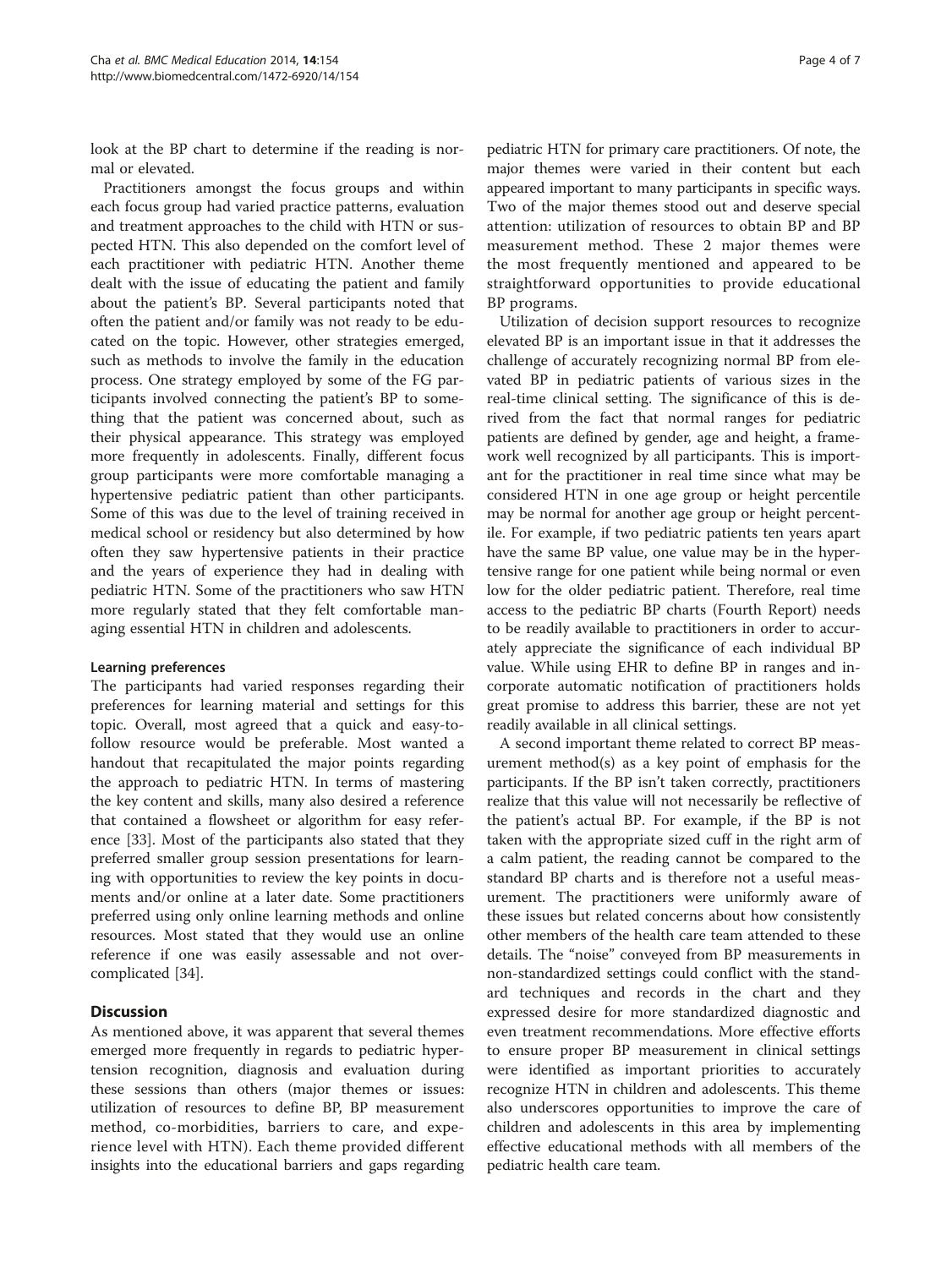Understanding the 3 other major themes (co-morbidities, barriers to care, experience level with HTN) will also be important in development of educational methods.

- 1. Co-morbidities: Given the incidence of co-morbidities in children with hypertension, it will be important to address this issue with proper education and recognition of these co-morbidities (e.g., obesity, supplement use).
- 2. Barriers to care: In designing educational models for PCP, it is important to recognize the various barriers that PCP face when treating their hypertensive patients. Potential barriers to care in the patient population would include access to home BP equipment, access to medication, limited healthy food options, limited exercise opportunities and these barriers may impact our ability to provide optimal patient care for these patients.
- 3. Experience level with HTN: It is important that any education program builds on the variability of the PCP educational experiences to provide the necessary information and resources to enable the PCP to deliver the best care possible.

## **Limitations**

Several limitations need to be mentioned regarding this focus group study. First, several biases may exist in our study.

- 1. This study was conducted in a single institution so the results may have been biased based on the practice patterns of the physicians associated with our institution. Therefore our results may not be representative of other institutions.
- 2. This study was performed in an academic institution so the attitude and experiences amongst our practitioners may differ from those in a non-academic setting. Also, resource allocation may be very different between academic and non-academic institutions.
- 3. This study was conducted in NCH which is located in central Ohio and our practice patterns, values and patient population may be influenced by biases that pertain to central Ohio. The type of physicians who come to practice in this area of the country may have shared characteristics that may have influenced the results. Also, the patient demographics may be particular to the part of the country in a manner that may skew co-morbidities and prevalence of essential pediatric HTN.
- 4. This study was performed in a free standing children's hospital and our practitioners have limited interaction with adult counterparts. If this study had

been conducted in an adult hospital with a pediatric ward, the results may have been different due to the possibility of influence from adult colleagues.

A second limitation is that there was one moderator at 2 sessions and 2 moderators at the other 2 sessions. Since focus group sessions may not have been moderated in the same manner this may have introduced some variability in the results. For example, the discussion may have been led differently when only one moderator was present. However since the focus group participants primarily guided the discussions, this may have not been an issue and the use of the same group of content experts to assess the transcripts helped standardize the assessment.

Another question to consider is whether the focus group participants were representative of the population of interest. If the participants were not representative of their practice group, the themes elucidated from their responses may be incomplete or not applicable and therefore not valid for generalization, even in their practice group. There may have been a bias in that those who responded to the email invitation may have been more interested in pediatric HTN than their other coworkers. Therefore an unseen incentive may have been present from the beginning of the focus group sessions. This is a common problem with focus group work and this confounding effect was minimized by soliciting members of each group by group email, thereby not excluding any willing participants.

## Future plans

Based on these themes, multiple educational methods to address pediatric HTN recognition, evaluation and management are being formulated. We are developing multiple methods because we feel that there is no one approach that would address the majority of the themes. The goal of these educational methods would be to impart meaningful change on the part of the learner(s) so they may increase upon their continuous professional development by developing tools to become practitioners who are now agents of "transformative learning" [[35\]](#page-6-0). As detailed by Kolb in the Kolb's learning style construct, individuals may prefer any of four basic learning modes and it is important that methods to develop practitioner knowledge and skills provide opportunities for experiential learning that is robust and enduring. The challenge is to develop teaching and learning methods that promote this meaningful experiential learning so that the PCP must not only assimilate the medical knowledge (pediatric hypertension) but also become effective practitioners who can actively care for pediatric patients with hypertension [[36\]](#page-6-0).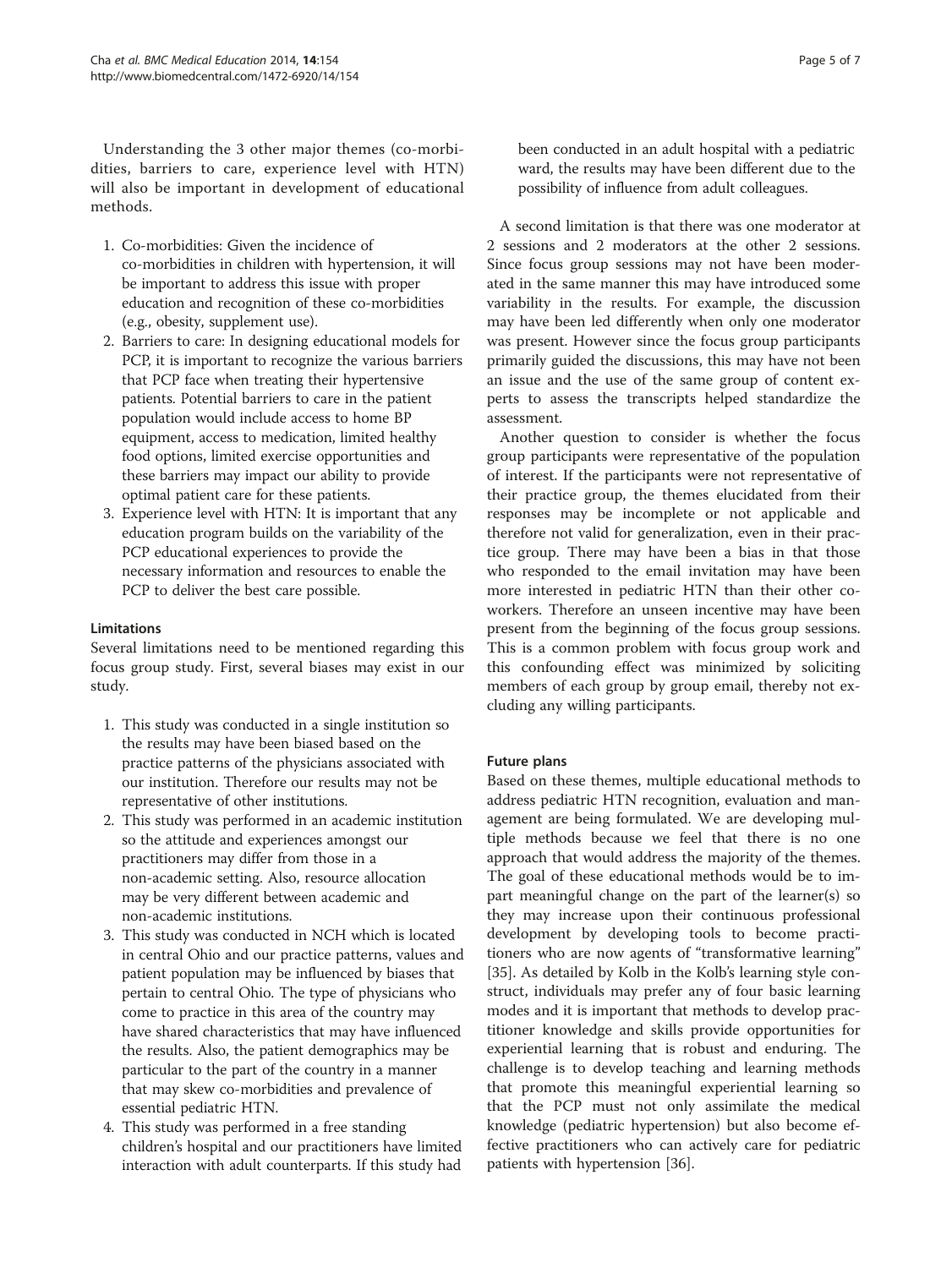<span id="page-5-0"></span>To promote this active learning and skill development we have developed a short and useable BP algorithm for approaching pediatric essential HTN that can be used by pediatricians for learning to provide care in the clinical and office settings. Based on the focus group themes, we are also developing an online interactive module that will include the BP algorithm and incorporate other key points into an interactive Powerpoint® presentation by using an interactive software called Articulate®. This software transforms a Powerpoint® presentation into an engaging and interactive educational experience to reinforce key teaching points. These online modules will soon be made available to interested practitioners and appropriate outcomes assessed.

To provide another approach that serves those who prefer in-person education, we will also employ educational sessions in small group settings to reinforce key content and guidelines [[37](#page-6-0)]. Self-learning materials will also be used that contain the same content. Pre and post tests will be used to determine a change in knowledge [[38,39\]](#page-6-0). The true test will be to see if these educational methods change diagnostic accuracy, practice patterns with patients and referral patterns to our pediatric nephrology clinic [[40-44](#page-6-0)]. If our primary care pediatricians become more comfortable recognizing, diagnosing and treating pediatric essential HTN, then referral rates of incorrectly identified patients with HTN should decline. More thoroughly evaluated and/or treated patients with HTN should increase among patient referrals to our pediatric nephrology clinic [\[45-47](#page-6-0)].

## Conclusions

In order to accurately recognize and diagnose at risk pediatric patients with HTN, practitioners must first be able correctly identify these patients, evaluate and manage them based on their BP readings. Busy practicing pediatricians are at the frontline of this task. Therefore they must be able to recognize patients with HTN or suspicion of HTN in an effective and appropriate manner and also be able to more effectively evaluate and/or treat children and adolescents with HTN based on their resources, experiences and interest. With the information gathered from these focus groups, we are committed to develop and implement effective educational methods to aid these practitioners and will provide methods to improve the care of children and adolescents with HTN in our region and beyond.

#### Abbreviations

HTN: Hypertension; BP: Blood pressure; TLC: Therapeutic lifestyle changes; NCH: Nationwide Children's Hospital; EHR: Electronic Health Record; PCP: Primary Care Pediatricians.

#### Competing interests

The authors declare that they have no competing interests.

#### Authors' contributions

SC conceived of the study and was involved in each step the of the research process and was the main contributor with drafting the manuscript. He served as one of the expert transcript reviewers. DC provided the qualitative research design background and was instrumental in designing the study. JDM was the senior author who mentored SC and molded the research process and manuscript. He served as one of the expert transcript reviewers. All authors read and approved the final manuscript.

#### Acknowledgments

We are very grateful to the focus group participants for their willingness to participate and their insights. Our hope it that your time, thoughts and opinions will be used to improve our ability to care for our patients. We also acknowledge the contributions of Hiren Patel, MD and Mark I. Mentser, MD who served as 2 of the 4 expert transcript reviewers.

#### Author details

<sup>1</sup> Pediatric Nephrology, Nationwide Children's Hospital, Columbus, OH, USA.<br><sup>2</sup>The Objo State University College of Medicine Columbus, OH, USA. <sup>3</sup>The The Ohio State University College of Medicine, Columbus, OH, USA. <sup>3</sup>The Research Institute at Nationwide Children's Hospital, Columbus, OH, USA.

#### Received: 15 February 2013 Accepted: 17 July 2014 Published: 27 July 2014

#### References

- 1. Din-Dzietham R, Liu Y, Bielo MV, Sharma F: High blood pressure trends in children and adolescents in national surveys, 1963 to 2002. Circulation 2007, 116(13):1488–1496.
- 2. Gomes RS, Gomes RS, Quirino IG, Pereira RM, Vitor BM, Leite AF, Oliveira EA, Silva AC S e: Primary versus secondary hypertension in children followed up at an outpatient tertiary unit. Pediatr Nephrol 2011, 26(3):441–447.
- 3. Muntner P, He J, Cutler JA, Wildman RP, Whelton PK: Trends in blood pressure among children and adolescents. JAMA 2004, 291(17):2107–2113.
- 4. The fourth report on the diagnosis, evaluation, and treatment of high blood pressure in children and adolescents. Pediatrics 2004, 114(2 Suppl 4th Report):555–576.
- 5. Flynn J, Zhang Y, Solar-Yohay S, Shi V: Clinical and demographic characteristics of children with hypertension. Hypertension 2012, 60(4):1047–1054.
- 6. Flynn JT: Pediatric hypertension: recent trends and accomplishments, future challenges. Am J Hypertens 2008, 21(6):605-612.
- 7. Flynn JT: Pediatric hypertension update. Curr Opin Nephrol Hypertens 2010, 19(3):292–297.
- 8. Flynn JT, Alderman MH: Characteristics of children with primary hypertension seen at a referral center. Pediatr Nephrol 2005, 20(7):961–966.
- 9. Flynn JT, Falkner BE: Obesity hypertension in adolescents: epidemiology, evaluation, and management. J Clin Hypertens (Greenwich) 2011, 13(5):323–331.
- 10. Robinson RF, Batisky DL, Hayes JR, Nahata MC, Mahan JD: Body mass index in primary and secondary pediatric hypertension. Pediatr Nephrol 2004, 19(12):1379–1384.
- 11. Sorof J, Daniels S: Obesity hypertension in children: a problem of epidemic proportions. Hypertension 2002, 40(4):441–447.
- 12. Manolio TA, Olson J, Longstreth WT: Hypertension and cognitive function: pathophysiologic effects of hypertension on the brain. Curr Hypertens Rep 2003, 5(3):255–261.
- 13. Croix B, Feig DI: Childhood hypertension is not a silent disease. Pediatr Nephrol 2006, 21(4):527–532.
- 14. Falkner B: Hypertension in children and adolescents: epidemiology and natural history. Pediatr Nephrol 2010, 25(7):1219–1224.
- 15. Collins RT II, Alpert BS: Pre-hypertension and hypertension in pediatrics: don't let the statistics hide the pathology. J Pediatr 2009, 155(2):165-169.
- 16. Ilyas M, Ellis EN: Management of childhood hypertension: a guide for primary care physicians. J Ark Med Soc 2006, 103(6):137-140.
- 17. Lieberman E: Essential hypertension in children and youth: a pediatric perspective. J Pediatr 1974, 85(1):1–11.
- 18. Raj M, Krishnakumar R: Hypertension in children and adolescents: epidemiology and pathogenesis. Indian J Pediatr 2012, 80(1):S71-S76.
- 19. Hansen ML, Gunn PW, Kaelber DC: Underdiagnosis of hypertension in children and adolescents. JAMA 2007, 298(8):874–879.